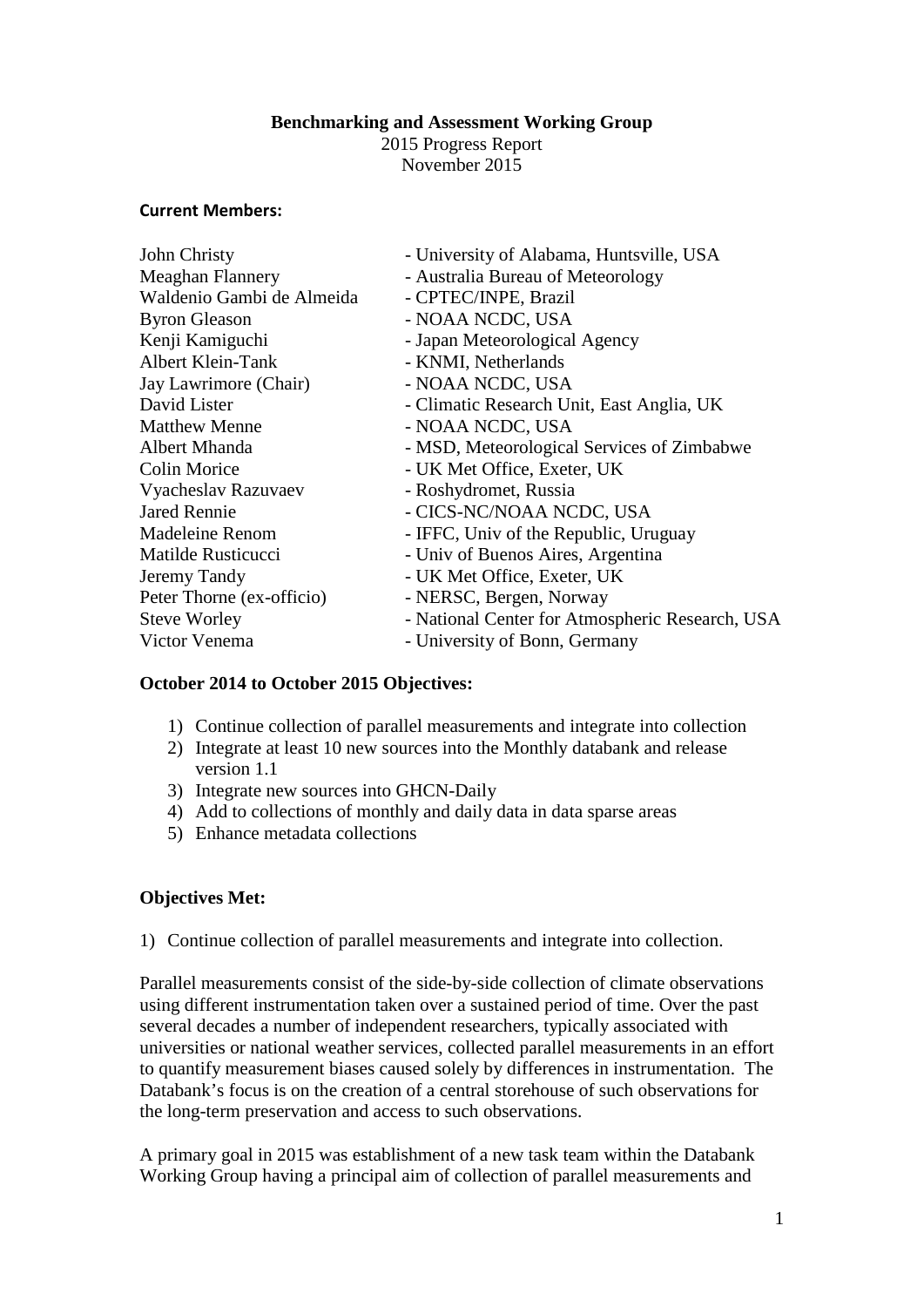development of a living and accessible archive. The Parallel Observations Science Team (POST) was created under the leadership of Victor Venema at the University of Bonn and Renate Auchmann of the University of Bern, and Terms of Reference were established for this team. Two conference calls were held since its inception and encouraging progress has already been made.

PSOT now has 22 member and 27 associate members. The WMO had already requested its members to help in building a parallel database. The new Task Team on Homogenization (TT-HOM) of the Commission on Climatology now also endorses the project. The WMO Regional Association for Europe is interested in the transition to AWS and has offered to send out a POST survey to their members. WMO CIMO has also sent a survey to its members. The Status Report of GCOS will write about POST.

Data policy is not a big problem. It helps that parallel data is seen as experimental data, not as an operational product, but this is likely also because people see the importance of this research. Sometimes it has been possible to "only" get five years of data or was "only" able to publish the indices, but not the daily data itself. The main problem is thus finding the datasets and their owners. To make it more attractive to help POST find parallel datasets, data providers are offered to co-write the first POST articles. Also quick-looks on the web will be produced with results for individual datasets so that data providers can gain insight to their own data.

At EMS2015 the first-ever POST talk was given; about the transition from conventional observations to AWS. POST had two presentations on this transition for temperature and precipitation and a side meeting at the EUMETNET Data Management Workshop.

The first results for temperature show that the bias in the mean is very different from country to country. Thus what is needed is a large cross-country database to make meaningful estimates of biases in the global temperature record. It is already clear now that the screen is more important than the sensor. The countries with an automatic probe in a Stevenson screen had only small inhomogeneities. The automation of the precipitation measurements seems to lead to a decrease in precipitation, especially during winter. All conclusions are still quite tentative as they are still based on too few datasets.

2) Integrate at least 10 new sources into the Monthly databank and release version 1.1

The Databank Working Group developed a new version over the past year which was released to the public on 15 October 2015 as version 1.1.0. The new version contains data from 67 sources (Table 1), an increase from the 50 sources available in version 1.0.0 and 1.0.1. The additional sources come from parsing of data from a global source ("russsource") into the individual sources it was originally comprised of. One source that was in v1.0.0 was removed from v1.1.0 (crutem4). This was done because it was determined that this source had threaded station records (a join of two or more stations) and higher ranking sources had these separate components already. The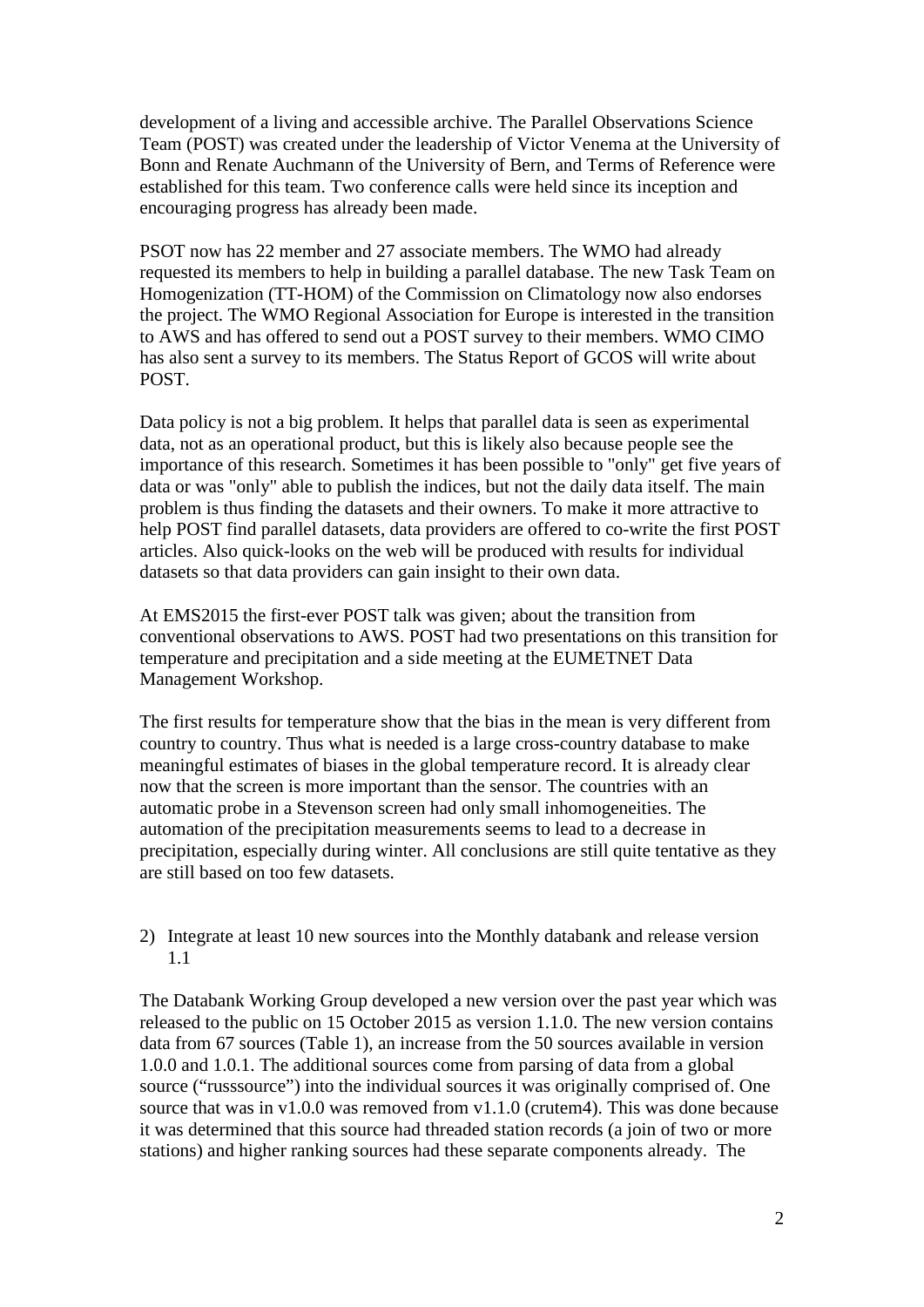merge algorithm cannot be expected to resolve such issues (and the best outcome is to withhold the data, which doesn't always occur).

The changes incorporated into the new version are considered a moderate update to the databank and as such is reflected by an increment in the second digit of the version number and the preparation of a technical report. The report is available on the surface temperatures website. It describes updates that include the changes in sources as well as changes to the merge program that ensure the most accurate data are incorporated in the merged (Stage 3) product. Changes also include updates to current sources that are made as part of monthly operational processing.

The primary change was an adjustment to the metadata threshold used during the merge process; from 0.50 to 0.75. In version 1.0.0, the metadata for two stations needed to pass a probabilistic threshold of 0.50 in order to be considered for merging. Analysis showed that too many stations were being pulled through and merges were forced between stations that should have been retained as two separate unique stations. In v1.1.0 a stricter threshold of 0.75 was applied that reduced the likelihood of this occurring. A second change was a relaxation of the requirement for the minimum length of a data gap in the target station needed to accomplish a merge of a candidate's record. In v1.0.0 there needed to be 60 months. This was changed to 12 months, which ensured target stations with short gaps would be filled with qualifying data from candidate stations.

#### 3) Integrate new sources into GHCN-Daily

Three enhancements were made to GHCN-Daily over the past year as part of three separate updates. The first (version 3.20) consisted of a refresh and addition of data with a new data source provided by Environment Canada. When Canadian data were first integrated historical snow depth data earlier than 2004 were not available. Incorporation of the new version resulted in the addition of snowfall and snow depth for years prior to 2004. The update also included an increase of approximately 2900 Canadian stations. With this update the GHCN-Daily source code for data provided by Environment Canada was changed from 'G' to 'C'.

The second update (version 3.21) included the addition of a new element to GHCN-D (TAVG; average daily temperature) from eight GHCN-D sources TAVG is generally calculated from traditional fixed hours of the day or from the fixed synoptic hours (e.g., 00, 06, 12, 18 UTC). For TAVG data originating from NCEI's GSOD (Global Summary of the Day; source 'S'), daily values originate from calculations of fixed synoptic hours or up to 24-hourly values that are part of NCEI's Integrated Surface Dataset (ISD). As part of this update to GHCN-D over 1400 stations were added that are part of the World Meteorological Organization's Regional Basic Climatology Network (RBCN). These newly added stations also are updated using NCEI's GSOD dataset.

A third update (version 3.22) was made on 16 September 2015. This new version uses a different source of daily SNOTEL data; changing from NOAA's Western Regional Climate Center database (used in versions 3.00 to 3.21) to one maintained by the US Department of Agriculture's National Resource Conservation Service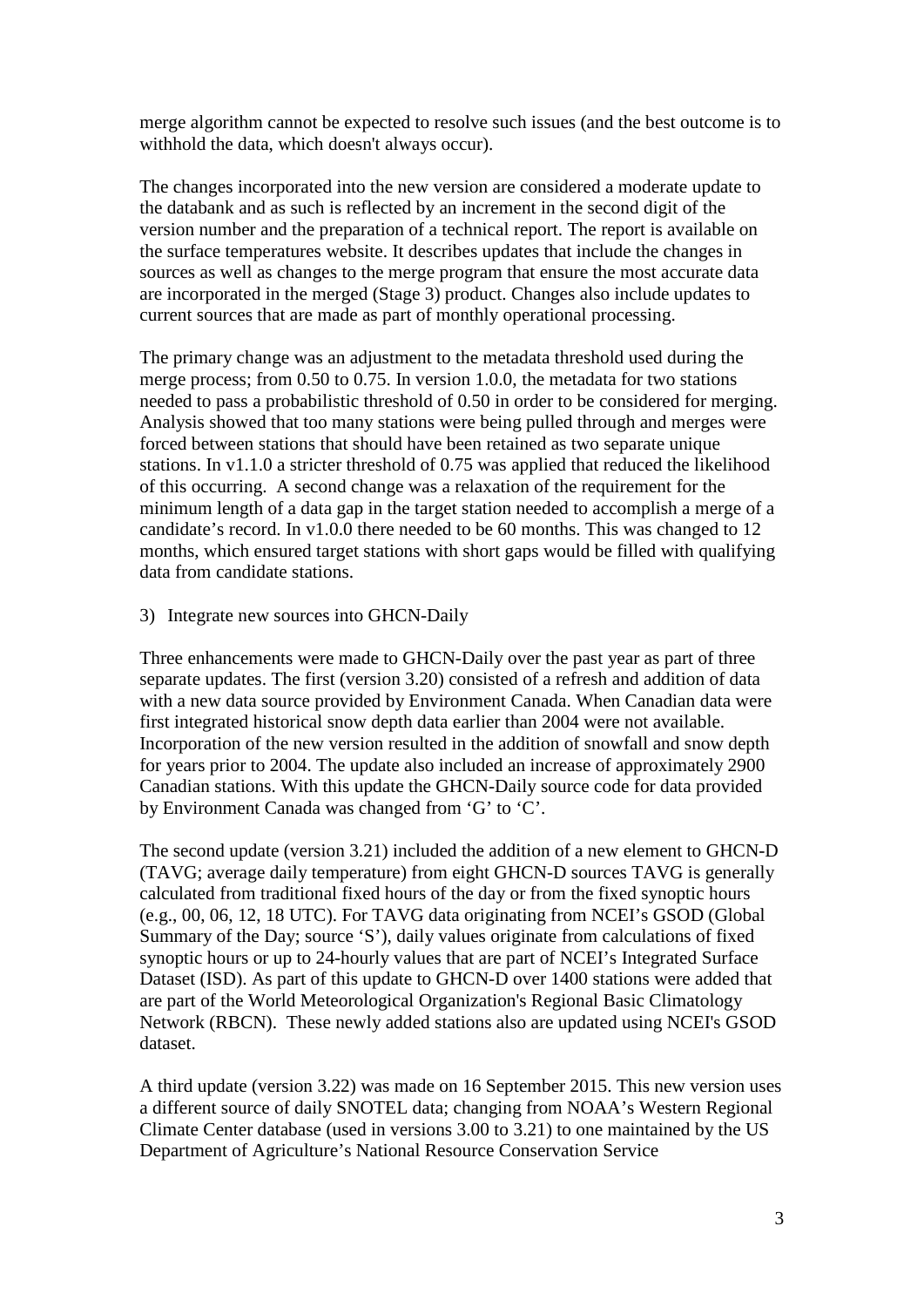(USDA/NRCS). The change to this new source of SNOTEL data also led to the addition of 191 SNOTEL stations, including 60 from the US state of Alaska.

# **Partial and Unmet Objectives:**

Objectives 4 and 5 remain open and will continue to receive attention from the Databank Working Group in 2016.

4) Enhance metadata collections

This continued to be an area of slow progress for the working group. Metadata primarily consists of station name, location, and elevation. Additional metadata such as current and historical information on instrumentation, station environment, and maintenance practices remain practically non-existent for the majority of databank stations. Exceptions include new station metadata provided by the US Environmental Protection Agency for a small network of stations in the state of Oregon (Oregon Crest to Coast network), and metadata for the US Climate Reference and the US Cooperative Observers Network. The USCRN and COOP network metadata are available in NCDC's Historical Observing Metadata Repository (HOMR; [http://www.ncdc.noaa.gov/homr/\)](http://www.ncdc.noaa.gov/homr/).

5) Add to collections of monthly and daily data in data sparse areas

Some progress was made in data sparse areas. Most notably, the addition of TAVG data from the Global Summary of the Day source for all of the RBCN stations, as described in section 3 above, improved coverage in Antarctica. Additional hoped-for progress with the other sources was not made. Although the previous year saw strides in the collection of new data sources aimed at enhancing coverage, given that attention of the Databank WG was focused primarily on improvements to merging methodology, there was insufficient time to incorporate additional sources into the databank v1.1.0 release.

# **2015 Annual Overview and 2016 Look Ahead:**

A major accomplishment of the Databank Working Group was completed in late 2015 with the release of version 1.1.0 of the Stage 3 databank. This included data from 67 sources (Table 1), an increase from the 50 sources available in the initial release in 2014. As described in section 2 above, other improvements included changes to the merge methodology to reduce forced merges so that unique stations would be retained as separate unique stations. A second change was a relaxation of the requirement for the minimum length of a data gap so that target stations with short gaps would be filled with qualifying data from candidate stations.

Another major accomplishment was the establishment of a new task team within the Databank Working Group having a principal aim of collection of parallel measurements and development of a living and accessible archive. The Parallel Observations Science Team (POST) was created under the leadership of Victor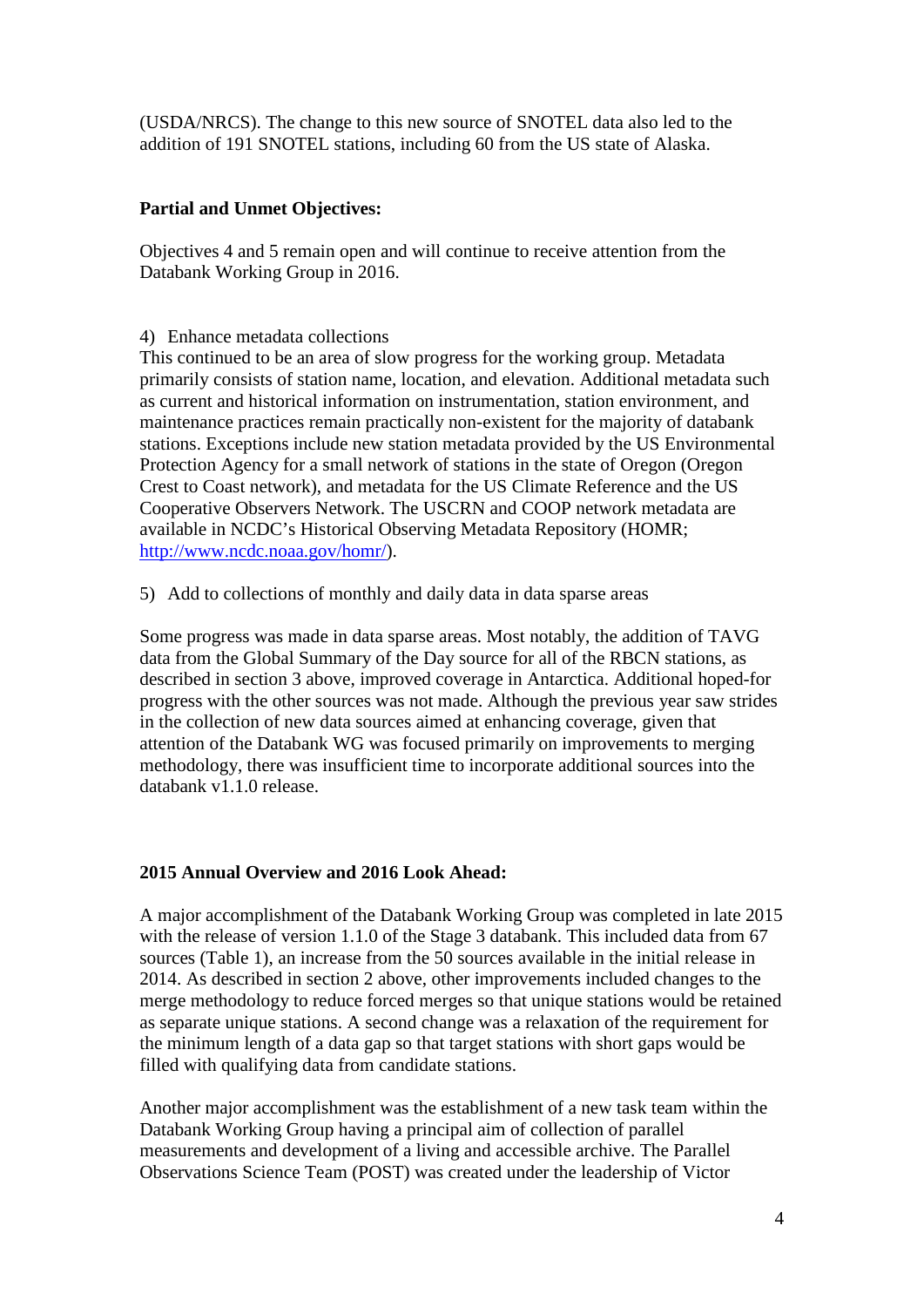Venema at the University of Bonn, and Terms of Reference were established for this team.

Additional details on these and other accomplishments are included in the list of 2015 objectives discussed above.

## **The DWG will look toward the following objectives for 2016:**

1) Further improve the monthly merge algorithm

A long-term goal of the ISTI program is an expansion beyond temperature to include other elements such as precipitation, pressure, snowfall and snow depth. The international community has identified a single global data set containing as many elements as possible as a primary requirement for meeting the needs of the climate community. While the marine community began to address such a need in the 1980s, leading today to the ICOADS data set, the land near surface observing community has generally developed data sets that focused on specific needs rather than the all-encompassing marine surface and near-surface data provided by ICOADS. Given the statement of need and efforts such as ISTI, GHCN-D, and ISPD that have established a model that can be expanded to encompass the full spectrum of in situ land elements and timescales, there is now an opportunity to leverage these efforts in establishing an "ICOADS for Land".

Although this is a complex issue requiring a lengthy development effort, an essential aspect and one starting point for such an effort will be a merge algorithm that leverages multiple elements in creating a merged data set. For instance if using a multi-element approach, precipitation and temperature measurements can be leveraged when identifying station records for merging or including as a unique station when developing the merged stage 3 data set. With this in mind attention in the coming year will be on developing a merge algorithm that leverages multielement availability. The starting point for such an effort will be the GHCN-Daily merge algorithm. In 2016, the WG will tailor the GHCN-D algorithm for merging monthly mean data, with the starting point development of an alternate Stage 3 merged data set.

- 2) Additional sources will be incorporated with a particular focus on incorporating observations into GHCN-Daily with subsequent addition to the Monthly Databank. Data previously collected, but not yet included in the current Stage 3 data, consist of the following sources.
	- UK Stations from the Met Office (300+ stations)
	- German data released by DWD (1000+ stations)
	- LCA&D: Latin American Climate Assessment and Dataset (148 stations)

If the UK and German data have been incorporated into the ECA&D data set it will be possible to incorporate them into the Databank via a refresh of that source in GHCN-D. The LCA&D data can be likewise incorporated.

Homogenized sources

- Homogenized Iranian Data (50 stations)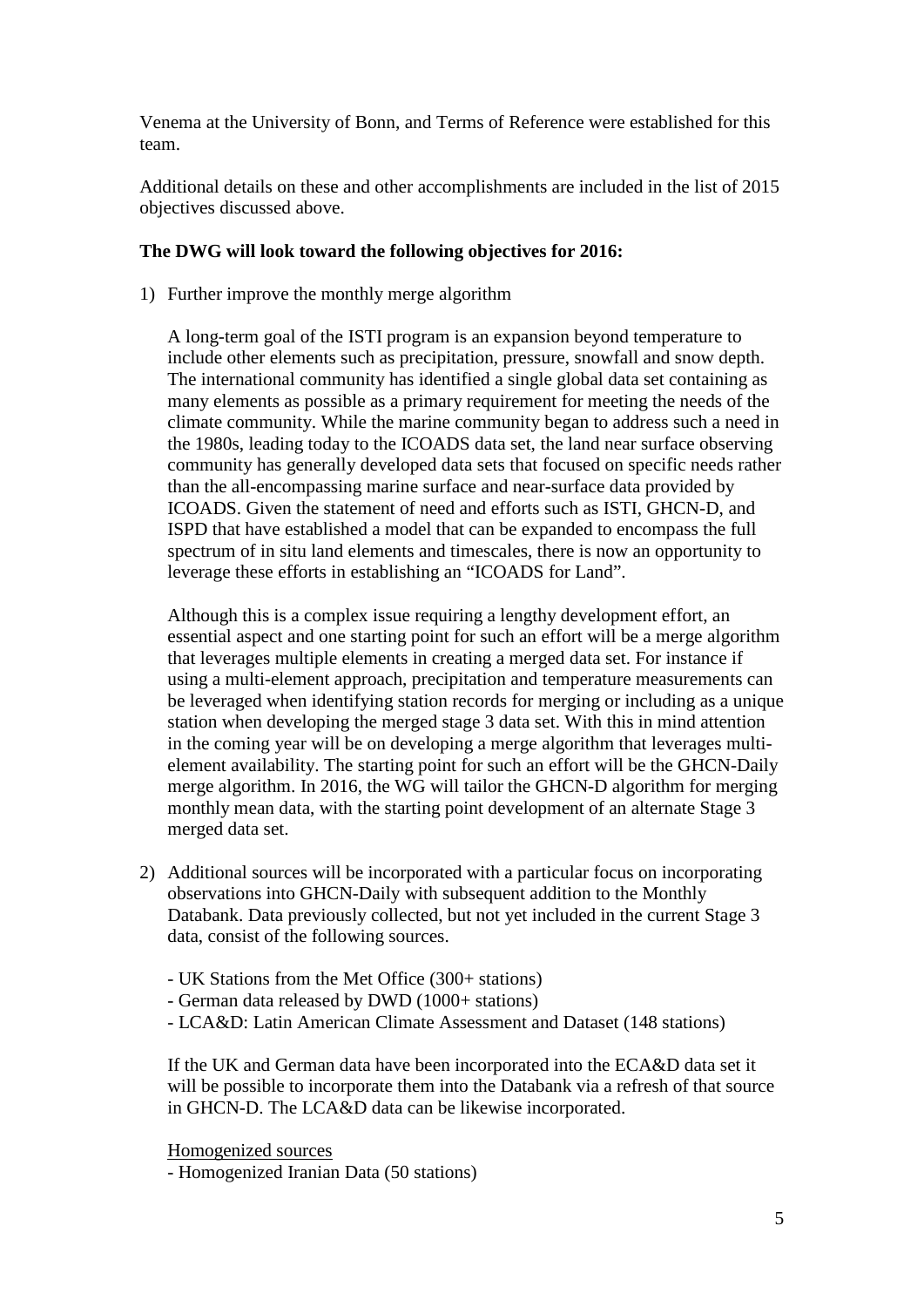- Daily Chinese Data (380 stations)

Given the focus of the Databank is on data that have not be quality controlled or homogenized, these sources are the lowest priority and the DWG will need to decide if they should be incorporated.

Additional Sources

- NCAR Surface Libraries (unknown number of stations)
- Stations from Meteomet project (240 stations)
- Libya Stations sent by their NMS (9 stations)
- C3/EURO4M Stations (80 stations)
- Additional Digitized Stations from the University of Giessen (10 stations)
- Long-term Swiss data (7 stations)

The above will be prioritized with those with summary of the day observations given top priority.

Other potential sources that the databank activity could obtain include the following:

- HISTALP: expected to be completed by early 2015 (Ingeborg Auer).
- NORDHOM: data available from Nordic countries by the end of this year (Erik Engstrom, SMHI)
- Monthly data for the Pyrenees from about 1950 (Marc Prohom, Servei Meteorològic de Catalunya)
- 3) Continue the burgeoning work of the POST to collect new parallel datasets. The team will finish the basic version of the data processing of the database. The plan includes submission of the first two studies on the transition to AWS, mentioned above, in 2016. Next to the above mentioned two studies on the transition to AWS, there will be a study on the transition to Stevenson screens, which is coordinated by Theo Brandsma and a study on the influence of relocations, coordinated by Alba Gilabert.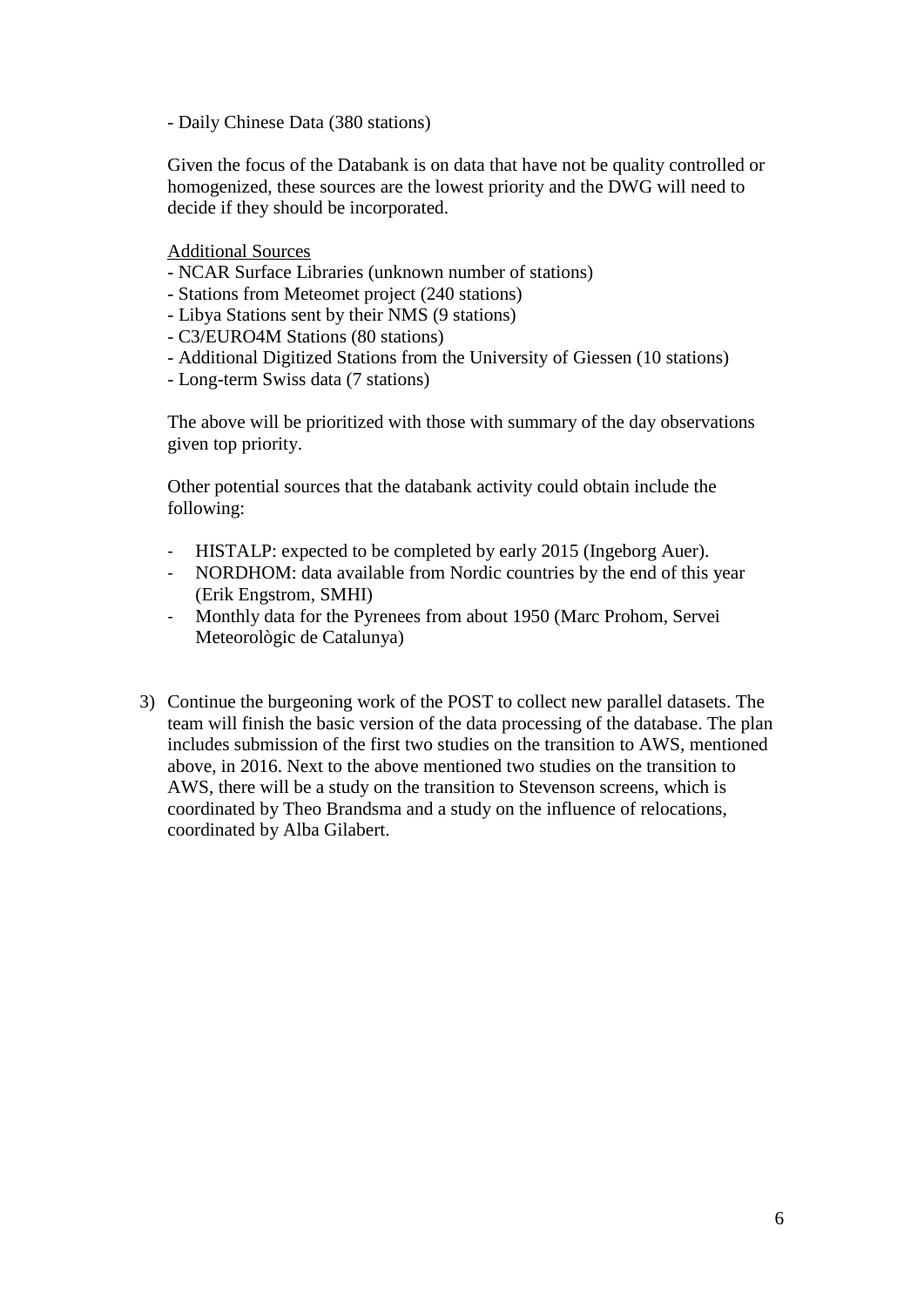| <u>#</u>       | <b>Name</b>            | $Tx$         | Tn           | <b>Tg</b>    | #  | <b>Name</b>              | Tx           | Tn | <b>Tg</b>    |
|----------------|------------------------|--------------|--------------|--------------|----|--------------------------|--------------|----|--------------|
| $\overline{1}$ | ghcnd                  | Y            | Y            | Y            | 35 | ukmet-hist               | Y            | Y  | $\mathsf{N}$ |
| $\overline{2}$ | mexico                 | Y            | Y            | N            | 36 | knmi                     | Υ            | Υ  | Υ            |
| 3              | vietnam                | Υ            | Υ            | $\mathsf{N}$ | 37 | eklima                   | Υ            | Υ  | Υ            |
| 4              | usforts                | Υ            | Υ            | N            | 38 | russsource-antarctica    | Υ            | Υ  | $\mathsf{N}$ |
| 5              | channel-islands        | Υ            | Υ            | $\mathsf{N}$ | 39 | russsource-argentina     | Υ            | Υ  | N            |
| 6              | ecuador                | Y            | Υ            | $\mathsf{N}$ | 40 | russsource-brazil        | Υ            | Υ  | N            |
| $\overline{7}$ | pitcairnisland         | Y            | Υ            | $\mathsf{N}$ | 41 | russsource-chile         | Υ            | Υ  | N            |
| 8              | giessen                | Υ            | Υ            | $\mathsf{N}$ | 42 | russsource-cuba          | Υ            | Υ  | $\mathsf{N}$ |
| 9              | brazil-inmet           | Υ            | Υ            | N            | 43 | russsource-greece        | Υ            | Υ  | $\mathsf{N}$ |
| 10             | brazil                 | Υ            | Υ            | N            | 44 | russsource-indonesia     | Υ            | Υ  | N            |
| 11             | argentina              | Υ            | Υ            | N            | 45 | russsource-iran          | Υ            | Υ  | N            |
| 12             | greenland              | Υ            | Υ            | $\mathsf{N}$ | 46 | russsource-new_zealand   | Υ            | Υ  | ${\sf N}$    |
| 13             | india                  | Y            | Υ            | $\mathsf{N}$ | 47 | russsource-south africa  | Υ            | Υ  | N            |
| 14             | gsn-sweden             | Υ            | Υ            | Υ            | 48 | russsource-mexico        | Υ            | Υ  | $\mathsf{N}$ |
| 15             | canada-raw             | Υ            | Υ            | Υ            | 49 | russsource-fao           | Υ            | Υ  | ${\sf N}$    |
| 16             | wwr                    | Υ            | Y            | Y            | 50 | russsource-fwa           | Υ            | Υ  | N            |
| 17             | colonialera            | Υ            | Υ            | $\mathsf{N}$ | 51 | russsource-australia     | Υ            | Υ  | ${\sf N}$    |
| 18             | east-africa            | Y            | Y            | Υ            | 52 | russsource-australia_de  | Υ            | Υ  | $\mathsf{N}$ |
| 19             | uganda                 | Υ            | Υ            | Υ            | 53 | russsource-australia_wwr | Υ            | Υ  | N            |
| 20             | antarctica-aws         | Υ            | Υ            | N            | 54 | russsource-ghcn          | Υ            | Υ  | $\mathsf{N}$ |
| 21             | antarctica-palmer      | Υ            | Y            | Υ            | 55 | russsource-climat        | Υ            | Υ  | $\mathsf{N}$ |
| 22             | antarctica-southpole   | Υ            | Υ            | Υ            | 56 | russsource-conus_climat  | Υ            | Υ  | N            |
| 23             | ispd-swiss             | N            | $\mathsf{N}$ | Υ            | 57 | russsource-ak_hi_climat  | Υ            | Υ  | $\mathsf{N}$ |
| 24             | ispd-ipy               | $\mathsf{N}$ | N            | Υ            | 58 | germany                  | $\mathsf{N}$ | N  | Υ            |
| 25             | ispd-sydney            | ${\sf N}$    | N            | Υ            | 59 | ghcnsource               | N            | N  | Υ            |
| 26             | antarctica-scar-reader | $\mathsf{N}$ | N            | Υ            | 60 | wmssc                    | N            | N  | Υ            |
| 27             | mcdw                   | N            | N            | Υ            | 61 | central-asia             | Υ            | Υ  | Υ            |
| 28             | spain                  | Y            | Υ            | Y            | 62 | arctic                   | N            | N  | Y            |
| 29             | uruguay-inia           | Υ            | Υ            | Υ            | 63 | histalp                  | N            | N  | Υ            |
| 30             | uruguay                | Υ            | Υ            | ${\sf N}$    | 64 | hadisd                   | Υ            | Υ  | ${\sf N}$    |
| 31             | swiss-digihom          | Υ            | Υ            | Υ            | 65 | climat-uk                | Υ            | Υ  | Υ            |
| 32             | ispd-tunisia-morocco   | Υ            | Υ            | Υ            | 66 | climat-prelim            | Υ            | Υ  | Υ            |
| 33             | sacad non-blended      | Υ            | Υ            | Υ            | 67 | mcdw-unpublished         | ${\sf N}$    | N  | Υ            |
| 34             | japan                  | Υ            | Υ            | Υ            |    |                          |              |    |              |

**Table 1.** Summary of Stage Two sources, in prioritized form, used for the recommended version of the merge program, version 1.1.0.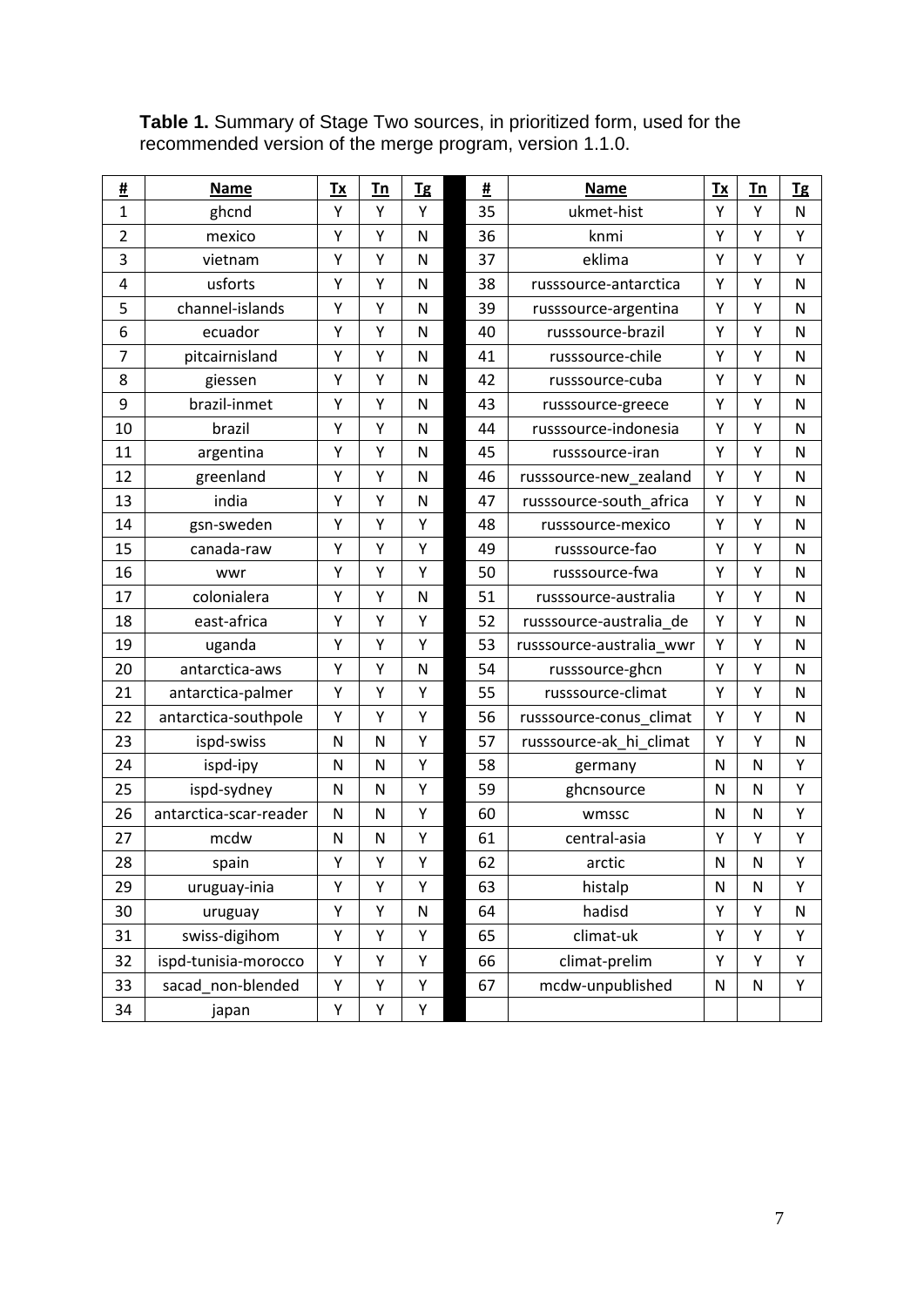| Objective                    | <b>Description</b>        | <b>Responsible</b>  | <b>Deadline</b> |
|------------------------------|---------------------------|---------------------|-----------------|
|                              |                           | <b>Members</b>      |                 |
| Finish basic data processing | Code needs to be more     | Victor              | February        |
| of the parallel database     | user friendly. Break      | Venema,             | 2016            |
|                              | detection and             | Enric               |                 |
|                              | computation of indices    | Aguilar,            |                 |
|                              | has to be coded.          | Renate              |                 |
|                              | Published for code        | Auchmann            |                 |
|                              | review.                   |                     |                 |
| Submit paper on the parallel | Some first examples on    | Victor              | June 2016       |
| data concept & data          | the transition from       | Venema,             |                 |
| processing                   | Stevenson screens to      | Renate              |                 |
|                              | automatic weather         | Auchmann,           |                 |
|                              | stations                  | Enric Aguilar       |                 |
| Submit paper on the          |                           | Enric Aguilar       | October         |
| transition to AWS for        |                           | and POST            | 2016            |
| temperature                  |                           |                     |                 |
| Submit paper on the          |                           | Petr Stepanek       | November        |
| transition to AWS for        |                           | and POST            | 2016            |
| precipitation                |                           |                     |                 |
| Continue collection of       | Integrate data into       | All, lead by        | September       |
| parallel measurements and    | established format for    | Victor              | 2016            |
| integrate parallel           | parallel measurement      | Venema and          |                 |
| measurements into            | collection.               | <b>Jared Rennie</b> |                 |
| consolidated collection.     |                           |                     |                 |
|                              |                           |                     |                 |
| Begin development of beta    | Integrate characteristics | Menne,              | May 2016        |
| version of Stage 3 merge     | of GHCN-Daily merge       | Lawrimore           |                 |
| using GHCN-D merge           | algorithm into databank   |                     |                 |
| algorithm                    | Stage 3 merge process.    |                     |                 |
| Plan for advancing multi-    | With the ISTI Steering    | Menne,              | September       |
| element databank holdings    | Committee establish plan  | Thorne,             | 2016            |
|                              | for multi-element         | Lawrimore           |                 |
|                              | holdings                  |                     |                 |
| <b>Ongoing activities</b>    |                           |                     |                 |
| Advocacy of the databank,    | Every effort should be    | Steering            | Ongoing         |
| efforts to augment holdings  | made to engender data     | committee,          |                 |
|                              | submissions               | Databank            |                 |
|                              |                           | working             |                 |
|                              |                           | group               |                 |
| <b>Enhance Metadata</b>      | Continued pursuit of      | Databank            | Ongoing         |
| collections                  | improvements to station   | Working             |                 |
|                              | metadata beyond station   | Group               |                 |
|                              | name, location and        |                     |                 |
|                              | elevation                 |                     |                 |
| Data rescue                  | Continued pursuit of      | Data rescue         | Ongoing         |
|                              | funding proposal for      | task team /         | until           |
|                              | support of crowdsourcing  | Databank            | successful      |

**Table 2. Suggested timeline and plan for achieving objectives:**